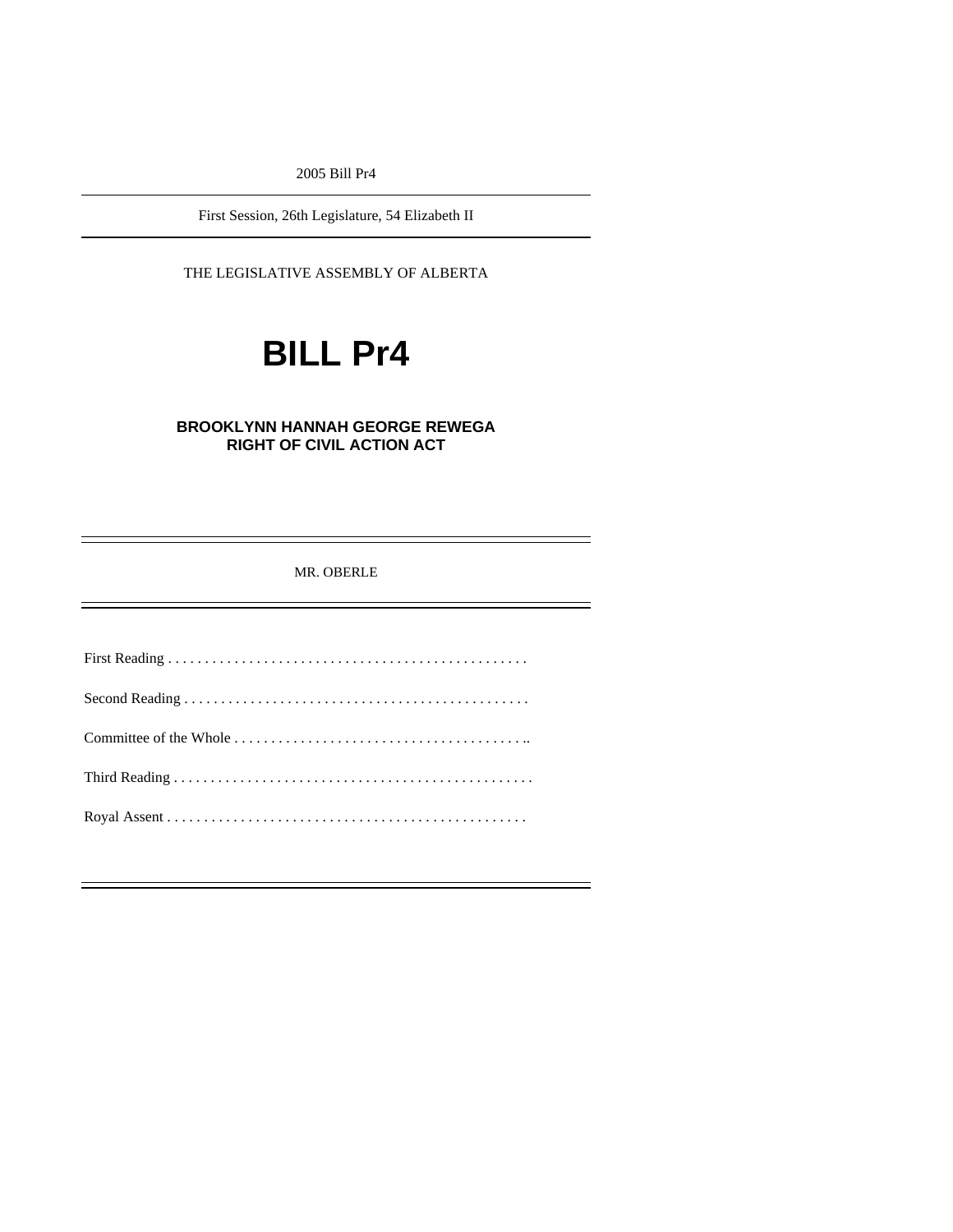*Bill Pr4 Mr. Oberle* 

## **BILL Pr4**

2005

## **BROOKLYNN HANNAH GEORGE REWEGA RIGHT OF CIVIL ACTION ACT**

*(Assented to , 2005)* 

WHEREAS Elizabeth Hannah Rewega, who is also known as Lisa Rewega, of the hamlet of Rainbow Lake, Alberta, was the driver of a motor vehicle that was in a single-vehicle accident on December 31, 2000, near the town of High Level, Alberta, and was pregnant with her daughter, Brooklynn Hannah George Rewega, at the time of the accident;

WHEREAS Brooklynn Hannah George Rewega, an infant, suffers from certain disabilities that are alleged to have been caused by the accident;

WHEREAS a petition has been presented by Douglas George Rewega, father and legal guardian of Brooklynn Hannah George Rewega, requesting a Bill that will grant Brooklynn Hannah George Rewega, through her legal guardian, the right to bring or maintain a civil action in the courts against her mother for compensation for the injuries and losses resulting from the accident; and

WHEREAS it is expedient to grant the prayer of the petition;

THEREFORE HER MAJESTY, by and with the advice and consent of the Legislative Assembly of Alberta, enacts as follows:

#### **Right of civil action in motor vehicle accident**

**1(1)** Brooklynn Hannah George Rewega, an infant, by her father and legal guardian, Douglas George Rewega, is hereby granted a right of civil action against Elizabeth Hannah Rewega, her mother, for compensation for injuries and losses resulting from a single-

**1**